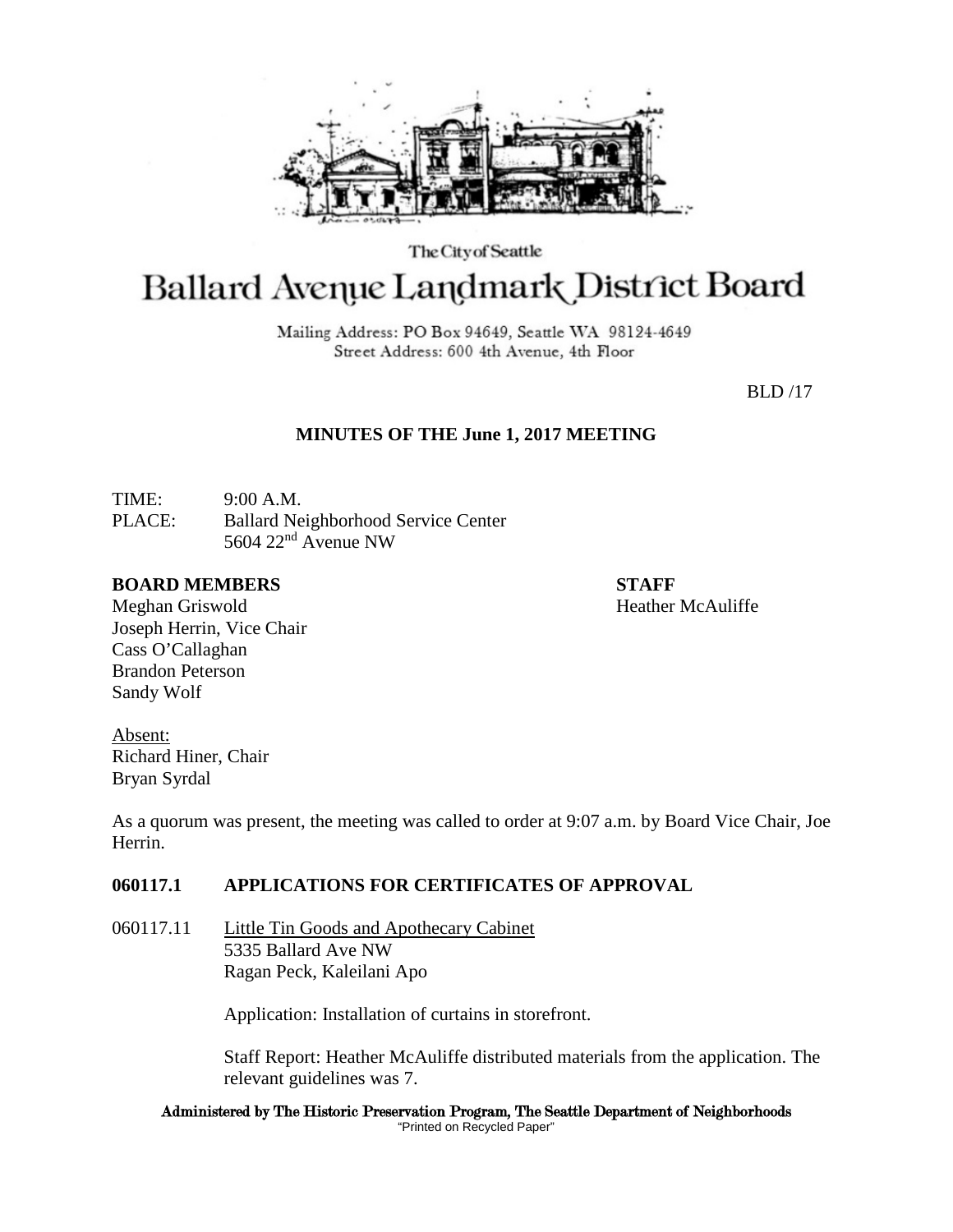Applicant Comment: Ragan Peck, property owner, explained the request for approval of curtains installed in the storefront. She clarified that they would like to add more curtains in the windows at either side of the entry. She provided a sample of the material.

Public Comment: Tiann, owner of Juniper Nail Salon, expressed support for the design.

Board Discussion: Board members concurred that the curtains met the transparency guidelines but requested that they be drawn back further so that they would not conflict with the graphics installed in the storefront windows. Joe Herrin was concerned that the curtains interfered with the pedestrian view into the shop between four and six feet above the sidewalk. The Board did not think the additional curtains met the guidelines and the applicant withdrew them.

Motion: Brandon Peterson made a motion to approve the application with the condition that the curtains not conflict with the signs installed in the storefront.

MM/SC/BP/SW 4-1-O (Joe Herrin against)

060117.12 C & C Paint Building 5221 Ballard Ave NW Kevin Richards & Amy Klet

Application: Proposed revisions to design of portal building and gate.

Staff Report: Heather McAuliffe distributed materials from the application. The relevant guidelines were Guidelines/General, 3, 4, 5 and 6.

Applicant Comment: Phil Suetens, building owner, explained that they had modified the design to eliminate an overhang at the front of the building.

Kevin Richard went through the drawings and explained the changes in design. He explained that there would be no changes in height or proportions of the building. A person gate has been added. The roof has been moved back to create a 2' overhang instead of 8'. He presented finish samples.

Public Comment: There were no comments from the public.

Board Discussion:

Joe Herrin asked about the graffiti on the adjacent building. Phil Suetens, who owns the adjacent building, explained that he wanted to make sure the area is secured before removing the graffiti.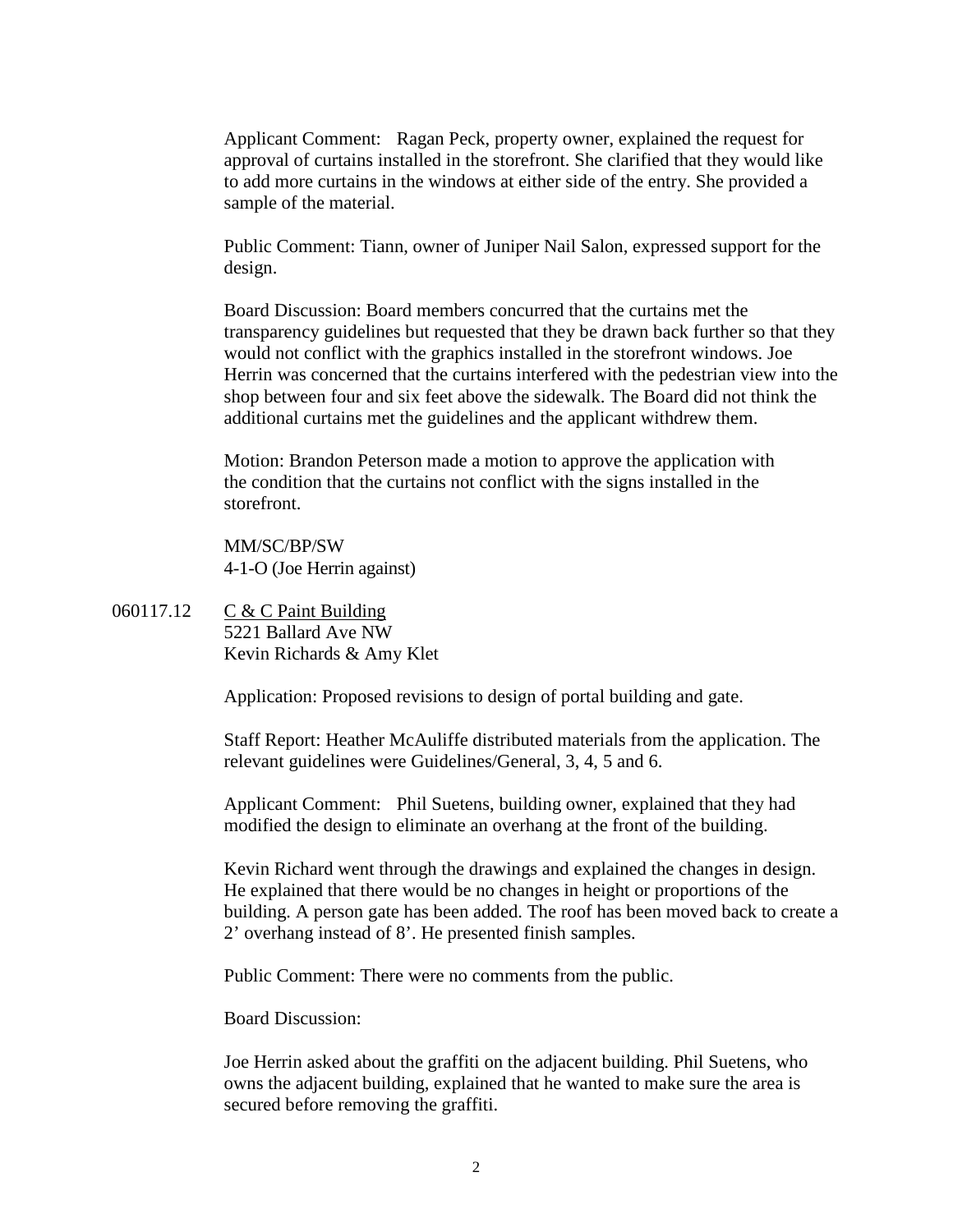There was a discussion about the setback of the person door and gate. Board members concurred that the design met the guidelines.

Motion: Brandon Peterson made a motion to approve the application as presented.

MM/SC/BP/SW 5-0-0

#### **060117.2 SPECIAL TAX VALUATION**

060117.21 5101 Ballard Ave NW Heather McAuliffe

Special Tax Valuation recommendation

Heather McAuliffe distributed a staff report and the application materials. She explained the process of obtaining special tax valuation and that the Landmarks Board would conduct the final review.

Joe Herrin read the motion written in the staff report. Brandon Peterson seconded it.

MM/SC/BP/SW 5-0-0

# **060117.3 BOARD BUSINESS**

The owners of Juniper Nail Salon and the artist who painted their sign discussed the sign painted in the window of the salon. Board members determined by looking at photos that it was acceptable that a few petals and leaves of the sign were within the area that is not allowed to have signage on the storefront.

**060117.4 APPROVAL OF MINUTES**

There were no minutes available for review.

## **060117.5 REPORT OF THE CHAIR**

## **060117.6 STAFF REPORT**

Heather McAuliffe reminded Board members about the upcoming elections.

Joe Herrin made a motion to adjourn the meeting. Sandy Wolf seconded the motion.

10:04 a.m. The meeting was adjourned.